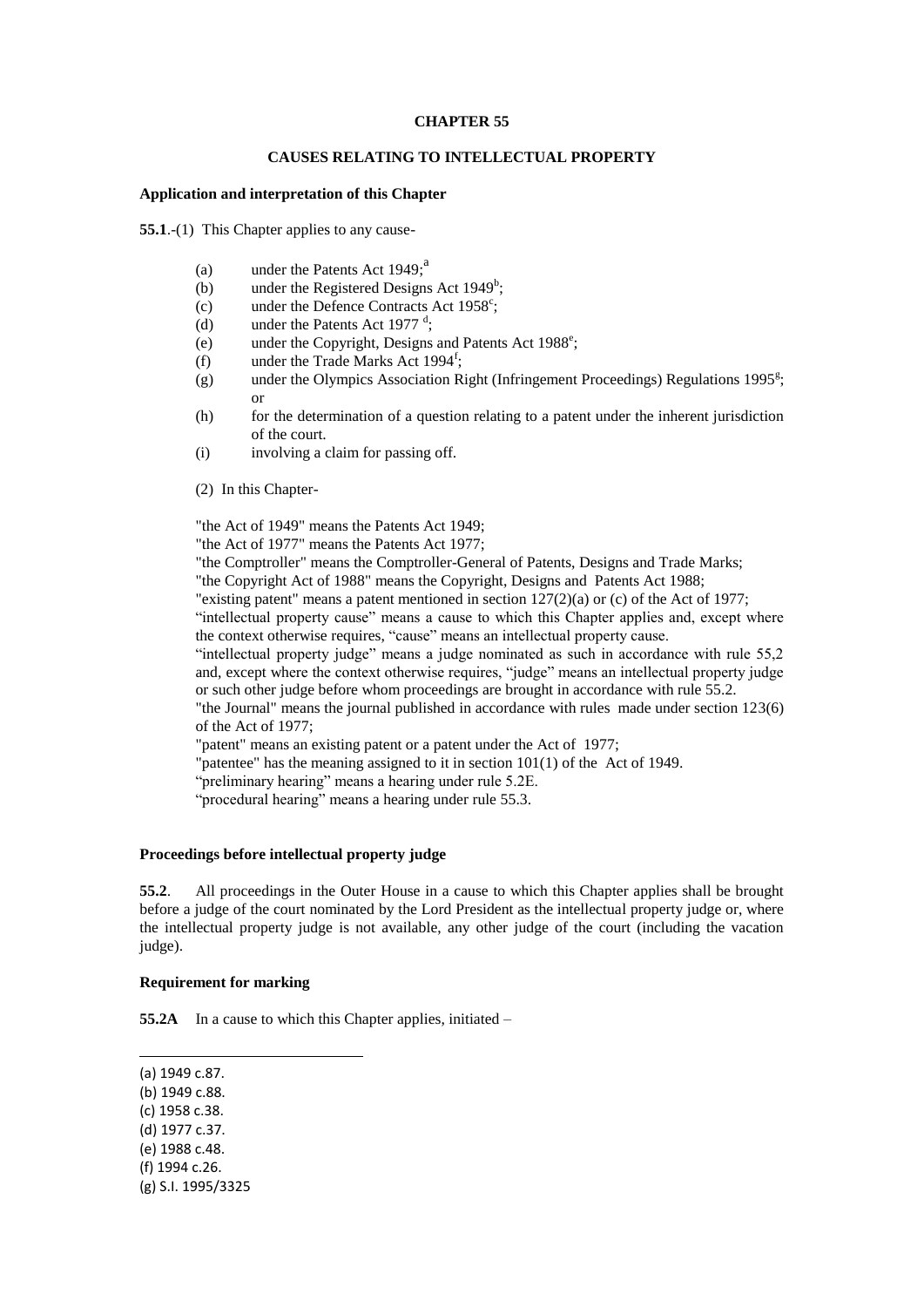- (a) by summons, the pursuer shall, before presenting the summons to the General Department for signeting;
- (b) by petition, the petitioner shall, before lodging the petition in the Petition Department,

mark it distinctly in red, both on the first page and on the backing, with the words "Intellectual Property Cause"; and thereafter every step of process in the cause shall be so marked by the person lodging it.

# **Disapplication of certain rules**

**55.2B**. –(1) The requirement in rule 4.1(4) for a step of process to be folded lengthwise does not apply in a cause to which this Chapter applies.

(2) An open record shall not be made up in, and Chapter 22 (making up and closing records) shall not apply to, an intellectual property cause initiated by summons unless otherwise ordered by a judge.

(3) The following rules shall not apply to an intellectual property cause –

rule 6.2 (fixing and allocation of diets in Outer House), rule 14.8 (procedure where answers lodged), rule 25.1(3) (form of counterclaim) rule 25.2(1) (authority for diligence etc. on counterclaims), rule 36.3 (lodging productions)

#### **Procedure in intellectual property causes**

**55.2C**. –(1) Subject to the other provisions of this Chapter, the procedure in an intellectual property cause shall be such as the judge shall order or direct.

(2) All proceedings in an intellectual property cause shall, in the Outer House, be heard and determined on such dates and at such times as shall be fixed by the judge.

(3) The fixing of a hearing for a specified date in an intellectual property cause shall not affect the right of any party to apply by motion at any time under these Rules.

#### **Pleadings in intellectual property causes**

**55.2D** – (1)In an intellectual property cause, the following paragraphs apply without prejudice to any specific requirements laid down elsewhere in this Chapter.

(2) A summons in such a cause shall –

- (a) specify, in the form of conclusions, the orders sought;
- (b) identify the parties to the action and the transaction or dispute from which the action arises;
- (c) specify any special capacity in which the pursuer is bringing the action or any special capacity in which the action is brought against the defender;
- (d) summarise the circumstances out of which the action arises; and
- (e) set out the grounds on which the action proceeds.

(3) A petition in such a cause shall specify, in the prayer of the petition, the orders sought and shall provide the same information as is specified in paragraph  $(2)(b)$  to (e) of this rule in relation to a summons.

(4) Defences (to a summons) and answers (to a petition) shall be in the form of answers to the summons or petition (as the case may be) with any additional statement of facts or legal grounds on which the defender or respondent intends to rely.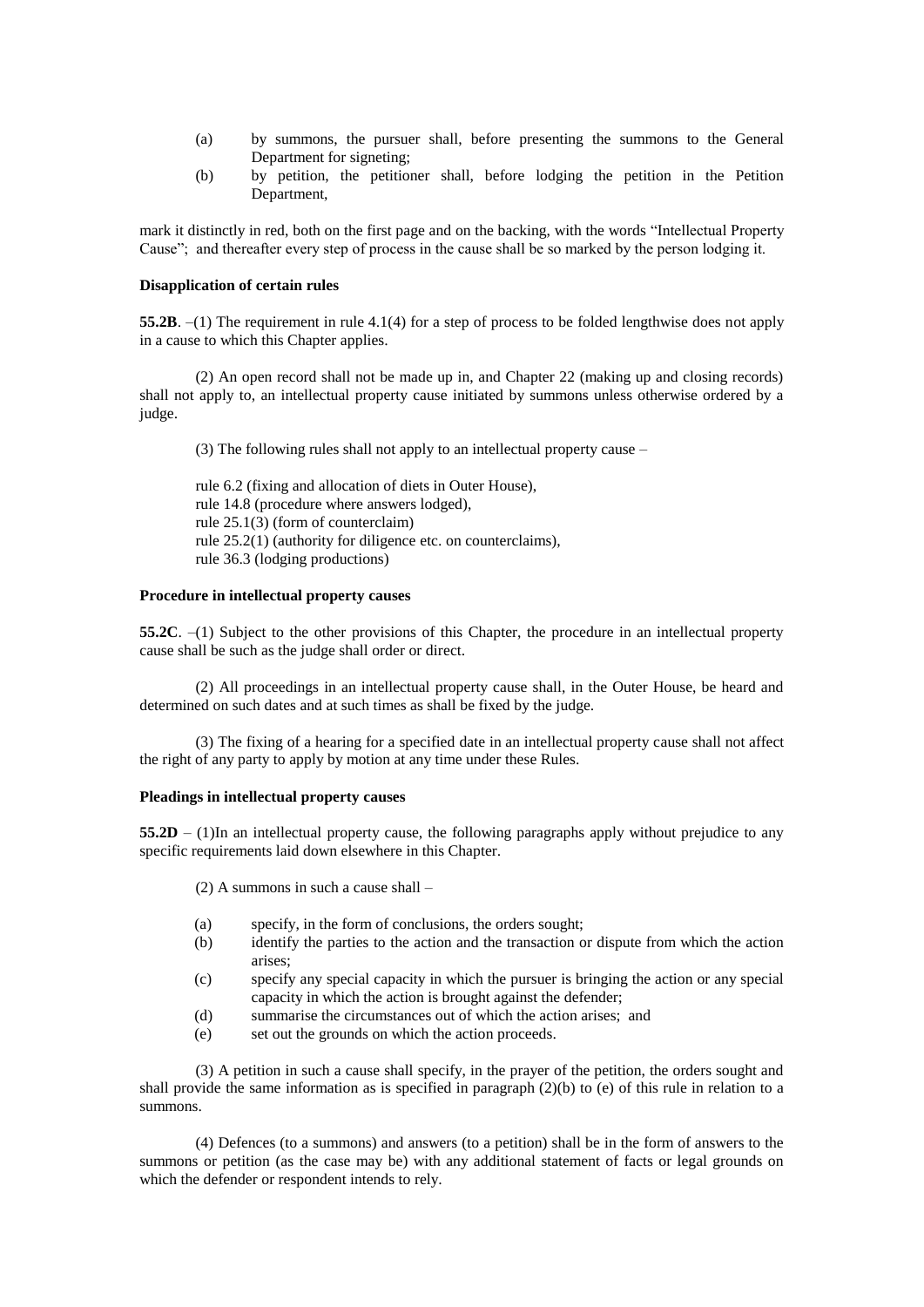(5) A party seeking to lodge a counterclaim or serve a third party notice shall apply by motion to do so.

(6) The judge shall, on a motion to lodge a counterclaim or to serve a third party notice, make such order and give such directions as he thinks fit with regard to –

- (a) the time within which a counterclaim may be lodged or a third party notice served and any answers lodged;
- (b) where the motion is made before the preliminary hearing, a date for the preliminary hearing if it is to be a date other than the date referred to in rule 55.2E(1).
- (c) any application for a warrant to use any form of diligence which would have been permitted under rule 14A.2 (application for interim diligence) had the warrant been sought in a summons in a separate action.

(7) Paragraph (2) of this rule shall apply to the form of a counterclaim as it applies to a summons.

(8) There shall be appended to any pleadings referred to in this rule a schedule listing the documents founded on or adopted as incorporated therein, which should also be lodged as an inventory of productions.

## **Preliminary hearings**

**55.2E** –(1) An intellectual property cause shall call for a preliminary hearing within 14 days after defences or answers (as the case may be) have been lodged.

(2) At the preliminary hearing, the judge –

- (a) shall determine whether, to what extent and in what manner further specification of the claim and defences or answers should be provided;
- $(b)$  may
	- (i) order a party to make detailed written pleadings, either generally or in relation to particular issues;
	- (ii) order one or more parties to make a statement of facts, either generally or in relation to particular issues;
	- (iii) allow a party to make an amendment to his pleadings;
	- (iv) order disclosure of the identity of witnesses and the existence and nature of documents relating to the cause or authority to recover documents, either generally or in relation to specific matters;
	- (v) order any party to lodge in process within a specified period documents constituting, evidencing or relating to the subject-matter of the cause or any invoices, correspondence or similar documents relating to it;
	- (vi) order each party to lodge in process, and send to every other party, a list of witnesses;
	- (vii) order any party to lodge in process reports of skilled persons or witness statements;
	- (viii) order any party to lodge in process affidavits relating to any of the issues in the cause;
	- (ix) except as provided for elsewhere in these Rules, order the cause to proceed to a hearing without any further preliminary procedure either in relation to the whole or any particular aspect of the cause;
- (c) may fix the period within which any order under subparagraph (b) shall be complied with;
- (d) may continue the preliminary hearing to a date to be appointed by him; and
- (e) may make such other order as he thinks fit for the speedy determination of the cause.

(3) In an intellectual property cause the judge may ordain the pursuer to-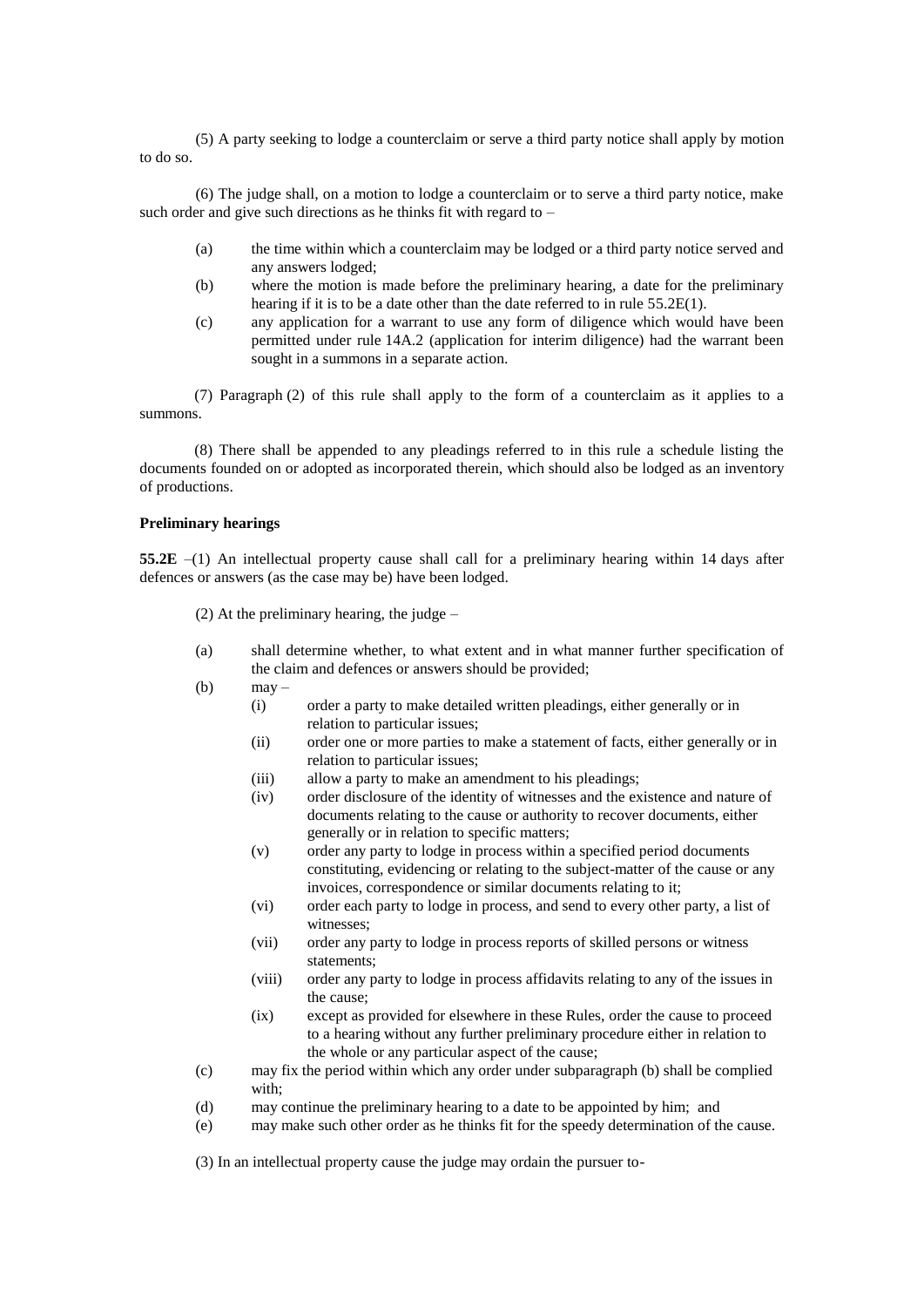- (a) make up a record; and
- (b) lodge that record in process within such period as he thinks fit.

(4) At the conclusion of the preliminary hearing, the judge shall, unless he has made an order under paragraph (2)(b)(ix) (order to proceed without a further hearing), fix a date for a procedural hearing to determine further procedure.

(5) The date fixed under paragraph (4) for a procedural hearing may be extended on cause shown by application to the court, by motion, not less than two days prior to the date fixed for the procedural hearing.

#### **Procedural hearings**

**55.3** –(1) In an intellectual property cause, not less than 3 days, or such other period as may be prescribed by the judge at the preliminary hearing, before the date fixed under rule 55.2E(4) for the procedural hearing, each party shall lodge in process and send to every other party –

- (a) a written statement of his proposals for further procedure which shall state-
	- (i) whether he seeks to have any issue of law or fact including validity, infringement, an application for amendment of a patent under section 75 of the Act of 1977, damages or other remedies sought) to be determined separately from any other issue;
	- (ii) whether he seeks to have the cause appointed to debate or to have the cause sent to proof on the whole or any part of it;
	- (iii) what the issues are which he considers should be sent to debate or proof; and
	- (iv) the estimated duration of any debate or proof;
- (b) where it is sought to have the cause appointed to proof, a list of the witnesses which the party proposes to cite or call to give evidence, identifying the matters to which each witness will speak;
- (c) where it is sought to have the cause appointed to proof, the reports of any skilled persons he proposes to call to give evidence;
- (d) where it is sought to have the cause appointed to debate, a note of argument consisting of concise numbered paragraphs stating the legal propositions on which it is proposed to submit that any preliminary plea should be sustained or repelled, with reference to the principal authorities and statutory provisions to be founded on; and
- (e) where it is sought to have any particular order made at a procedural hearing, a note giving written intimation of the order sought and the reason for seeking it.
- (2) At the procedural hearing, the judge-
- (a) shall determine whether to direct that any issue of law or fact (including validity, infringement, an application for amendment of a patent under section 75 of the Act of 1977, damages or other remedies sought) should be determined separately from any other issue;
- (b) shall determine whether the cause should be appointed to debate or to proof on the whole or any part of it;
- (c) shall determine whether to remit to the Patent Office for a Report and what the terms of the remit should be;
- (d) where the cause is appointed to debate, or is sent to proof, may order that written arguments on any question of law should be submitted;
- (e) where the cause is sent to proof, may determine whether evidence at the proof should be by oral evidence, the production of documents or affidavits on any issue;
- (f) where the cause is sent to proof, may direct that parties serve on one another and lodge in process signed witness statements or affidavits from each witness whose evidence they intend to adduce, setting out in full the evidence which it is intended to take from that witness, and fix a timetable for the service (whether by exchange or otherwise) and lodging of such statements or affidavits as may be thought necessary;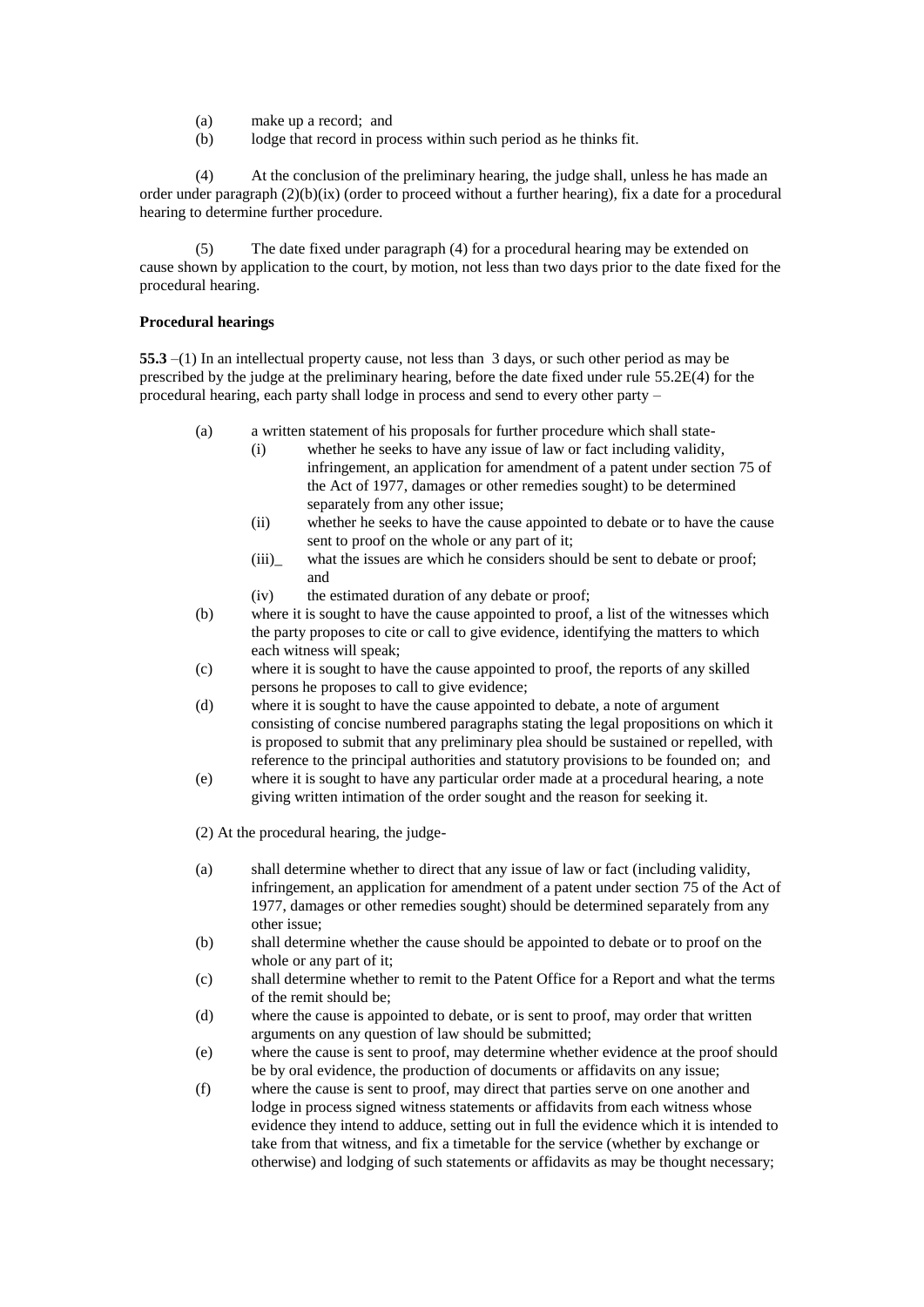- (g) may direct that such witness statements or affidavits shall stand as evidence in chief of the witness concerned, subject to such further questioning in chief as the judge may allow;
- (h) where the cause is sent to proof, may appoint parties to be heard By Order at a date prior to the proof date;
- (i) may make an order regulating the making of any experiment, inspection, test or report;
- (j) may make an order restricting the number or disciplines of expert witnesses to be called by each party;
- (k) may direct that skilled persons should meet with a view to reaching agreement and identifying areas of disagreement, and may order them thereafter to produce a joint note, to be lodged in process by one of the parties, identifying areas of agreement and disagreement, and the basis of any disagreement;
- (l) may determine, in the light of any witness statements, affidavits or reports produced, that proof is unnecessary on any issue;
- (m) without prejudice to Chapter 12 (assessors), may appoint an expert to examine, on behalf of the court, any reports of skilled persons or other evidence submitted and to report to the court within such period as the judge may specify;
- (n) may remit an issue to a person of skill appointed by the court;
- (o) may fix a date by which, notwithstanding rule 36.3 (lodging productions for proofs) any documents intended to be relied on by a party shall be lodged in process or, if more appropriate, be intimated to all other parties with a view to those documents being lodged in process as part of an agreed bundle of documents;
- (p) may make an order for parties to produce a joint bundle of productions arranged in chronological order or such other order as will assist in the efficient conduct of the proof;
- (q) may fix a date by which a notice under rule 55.4 (notice to admit and notices of nonadmission) shall be served;
- (r) where the cause is sent to proof, may make an order fixing the time allowed for the examination and cross-examination of witnesses;
- (s) may, on the motion of a party, direct the cause to be determined on the basis of written submissions, or such other material, without any oral hearing;
- (t) may continue the procedural hearing to a date to be appointed by the judge;
- (u) may order and fix a date for a further procedural hearing or fix a date for the hearing of any debate or proof; and
- (v) may make such other order as the judge thinks fit.

(3) Chapter 28 (procedure roll) shall apply to a debate ordered in an intellectual property cause under this rule as it applies to a cause appointed to the Procedure Roll.

## **Pre-proof By Order**

**55.3A**. Not less than two days prior to any hearing appointed under rule 55.3(2)(h) parties shall lodge in process an estimated timetable for the conduct of the proof together with a note of any issues which are to be addressed prior to the proof.

### **Notices to admit and notices of non-admission**

**55.4**.-(1) In an intellectual property cause, at any time after defences or answers have been lodged but not later than such date as has been fixed by the court at a procedural hearing, a party may intimate to any other party to the cause a notice or notices calling on him to admit for the purposes of that cause only-

- (a) such facts relating to an issue averred in the pleadings as may be specified in the notice;
- (b) that a particular document lodged in process and specified in the notice is-
	- (i) an original and properly authenticated document;
	- (ii) a true copy of an original and properly authenticated document; or
	- (iii) correct in the particular respects specified in the notice.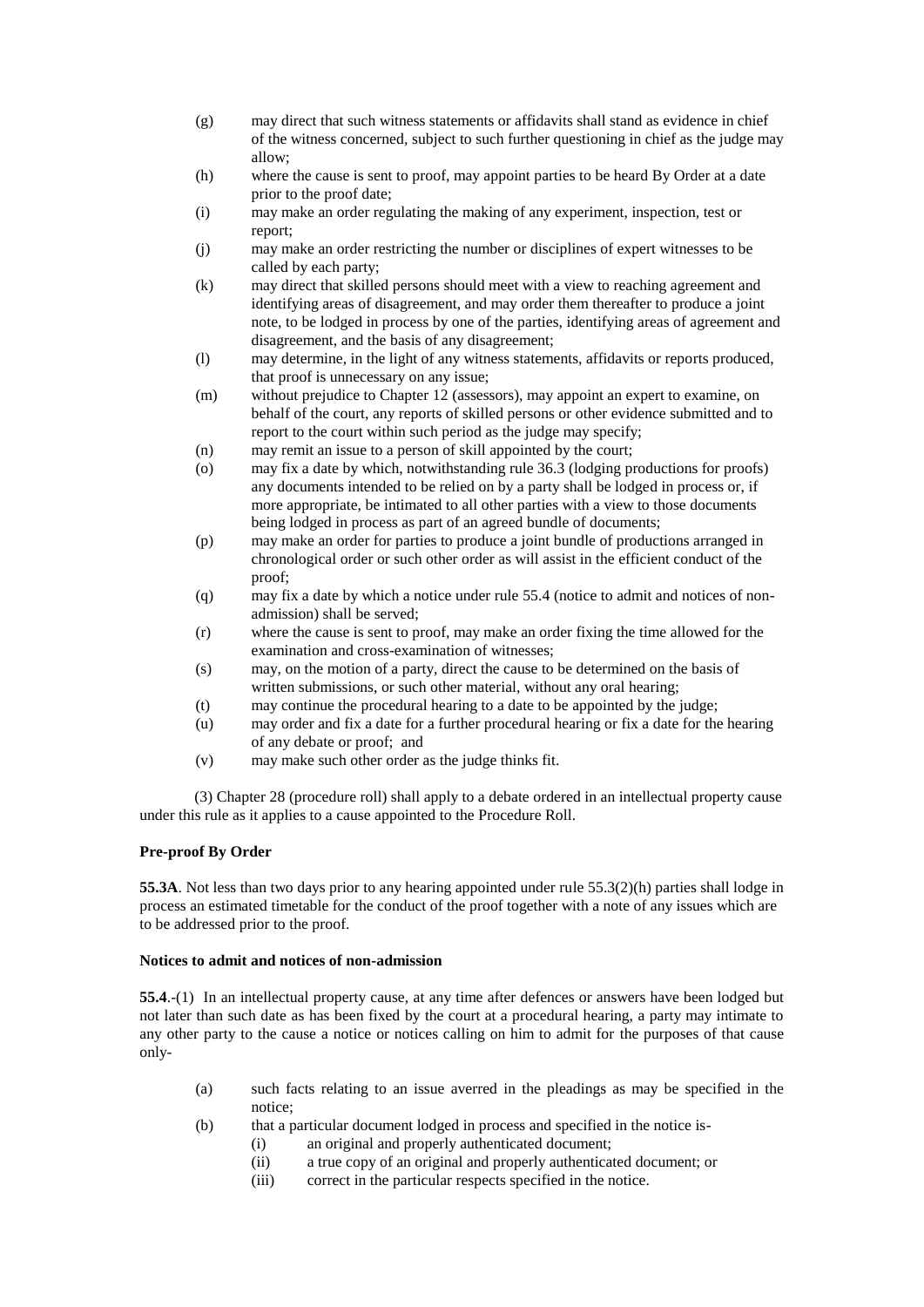- (2) Where a party on whom a notice has been served under paragraph (1)-
- (a) does not admit any of the facts specified in the notice, or
- (b) does not admit, or seeks to challenge, the authenticity or correctness of any document specified in the notice,

he shall, within 28 days after the date of intimation of the notice under paragraph (1), intimate a notice of non-admission to the party intimating the notice to him under paragraph (1) stating that he does not admit the fact or document specified.

(3) A party who fails to serve a notice of non-admission under paragraph (2) shall be deemed to have admitted the matters specified in the notice intimated to him under paragraph (1); and such matters may be used in evidence at a proof if otherwise admissible in evidence unless the court, on special cause shown, otherwise directs.

(4) A party who fails to intimate a notice of non-admission under paragraph (2) within 28 days after the notice to admit intimated to him under paragraph (1) shall be liable to the party intimating the notice to admit for the expenses of proving the matters specified in that notice unless the court otherwise directs.

(5) The party intimating a notice under paragraph (1) or (2) shall lodge a copy of it in process.

(6) A deemed admission under paragraph (3) shall not be used against the party by whom it was deemed to be made other than in the cause for the purpose of which it was deemed to be made or in favour of any person other than the party by whom the notice was given under paragraph (1).

(7) The court may, at any time, allow a party to amend or withdraw an admission made by him on such conditions, if any, as it thinks fit.

#### **Applications for leave to amend specifications**

**55.5**.-(1) A patentee or the proprietor of a patent intending to apply to the court under section 30 of the Act of 1949 or section 75 of the Act of 1977 (which provide for leave to amend specification) shall give notice of his intention to the Comptroller and at the same time deliver to him a form of advertisement-

- (a) identifying the proceedings depending before the court in which it is intended to apply for such leave;
- (b) giving particulars of the amendment sought;
- (c) stating the address of the applicant for service within the United Kingdom; and
- (d) stating that any person intending to oppose the amendment who is not a party to the proceedings must, within 28 days after the appearance of the advertisement, give written notice of that intention to the applicant and to the Deputy Principal Clerk.

(2) On receipt of a form of advertisement under paragraph (1), the Comptroller shall cause the advertisement to be inserted once in the Journal.

(3) A person who gives notice of intention to oppose the amendment in accordance with the advertisement shall be entitled to be heard on the application subject to any order of the court as to expenses.

(4) Within 35 days after the appearance of the advertisement, the applicant shall make his application under section 30 of the Act of 1949 or section 75 of the Act of 1977, as the case may be, by motion intimated, with a copy of the specification certified by the Comptroller and showing in coloured ink the amendment sought, to-

- (a) the Comptroller;
- (b) every other party; and
- (c) any person who has intimated his intention to oppose the amendment.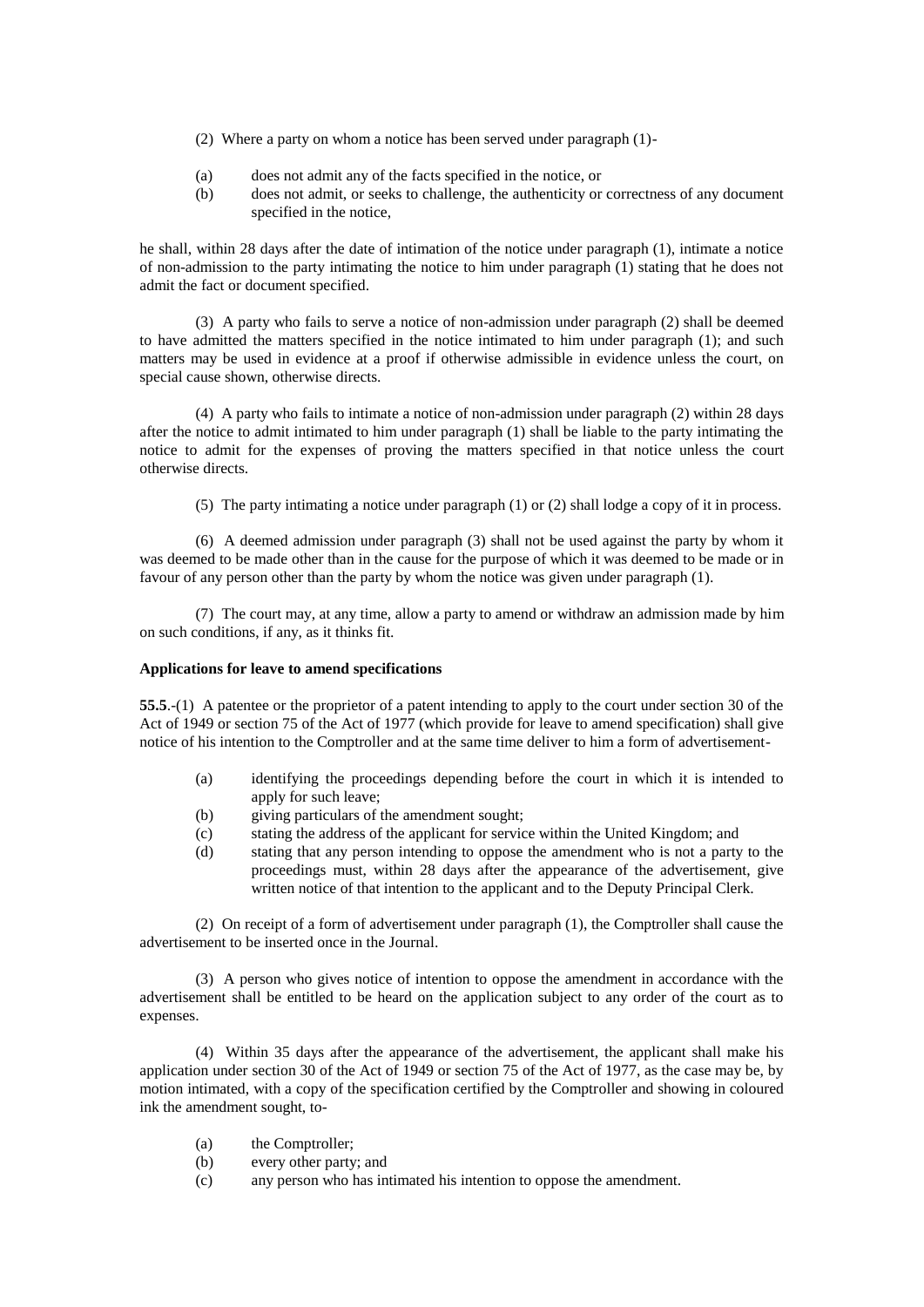- (5) On enrolling a motion under paragraph (4), the applicant shall lodge in process-
- (a) a copy of the Journal containing the advertisement referred to in paragraph (2); or
- (b) a certificate of publication by the publisher stating the date of publication and the text of the advertisement.
- (6) At the hearing of a motion under paragraph (4)-
- (a) where there is no opposition to the amendment sought, the court may-
	- (i) grant the application; or
	- (ii) make such order for further procedure as it thinks fit; or
- (b) where there is opposition to the amendment sought, the court shall ordain the applicant to lodge a minute setting out the grounds of his application within such period as the court thinks fit, and allow any party or person opposing the amendment to lodge answers to the minute in process within a specified period.

(7) Within 7 days after the expiry of the time for lodging answers under paragraph (6)(b), the applicant shall apply by motion for an order for further procedure.

- (8) On a motion under paragraph (7), the court may-
- (a) grant the application;
- (b) determine whether the motion shall be heard at the same time as the hearing of the cause depending before the court relating to the patent in question or at a different time;
- (c) determine the manner in which evidence shall be given and, if the evidence is to be given by affidavit, the period within which affidavits must be lodged; or
- (d) make such other order for further procedure as it thinks fit.
- (9) Where the court allows the specification to be amended, the applicant shall forthwith-
- (a) lodge with the Comptroller a certified copy of the interlocutor; and
- (b) if so required by the court or the Comptroller, leave at the Patent Office a new specification and drawings as amended, prepared in compliance with the Act of 1949 or the Act of 1977, as the case may be, and any rules made under either of those Acts.

(10) On receiving the certified copy interlocutor under paragraph (9), the Comptroller shall cause it to be inserted at least once in the Journal.

#### **Hearings for further procedure**

**55.5A** At any time before final judgment, the intellectual property judge may, at his own instance or on the motion of any party, have an intellectual property cause put out for hearing for further procedure; and the intellectual property judge may make such order as he thinks fit.

### **Failure to comply with rule or order of intellectual property judge**

**55.5B**. Any failure by a party to comply timeously with a provision in these Rules or any order made by the intellectual property judge in an intellectual property cause shall entitle the judge, at his own instance –

- (a) to refuse to extend any period for compliance with a provision in these Rules or an order of the court;
- (b) to dismiss the cause or counterclaim, as the case may be, in whole or in part;
- (c) to grant decree in respect of all or any of the orders sought; or
- (d) to make an award of expenses,

as he thinks fit.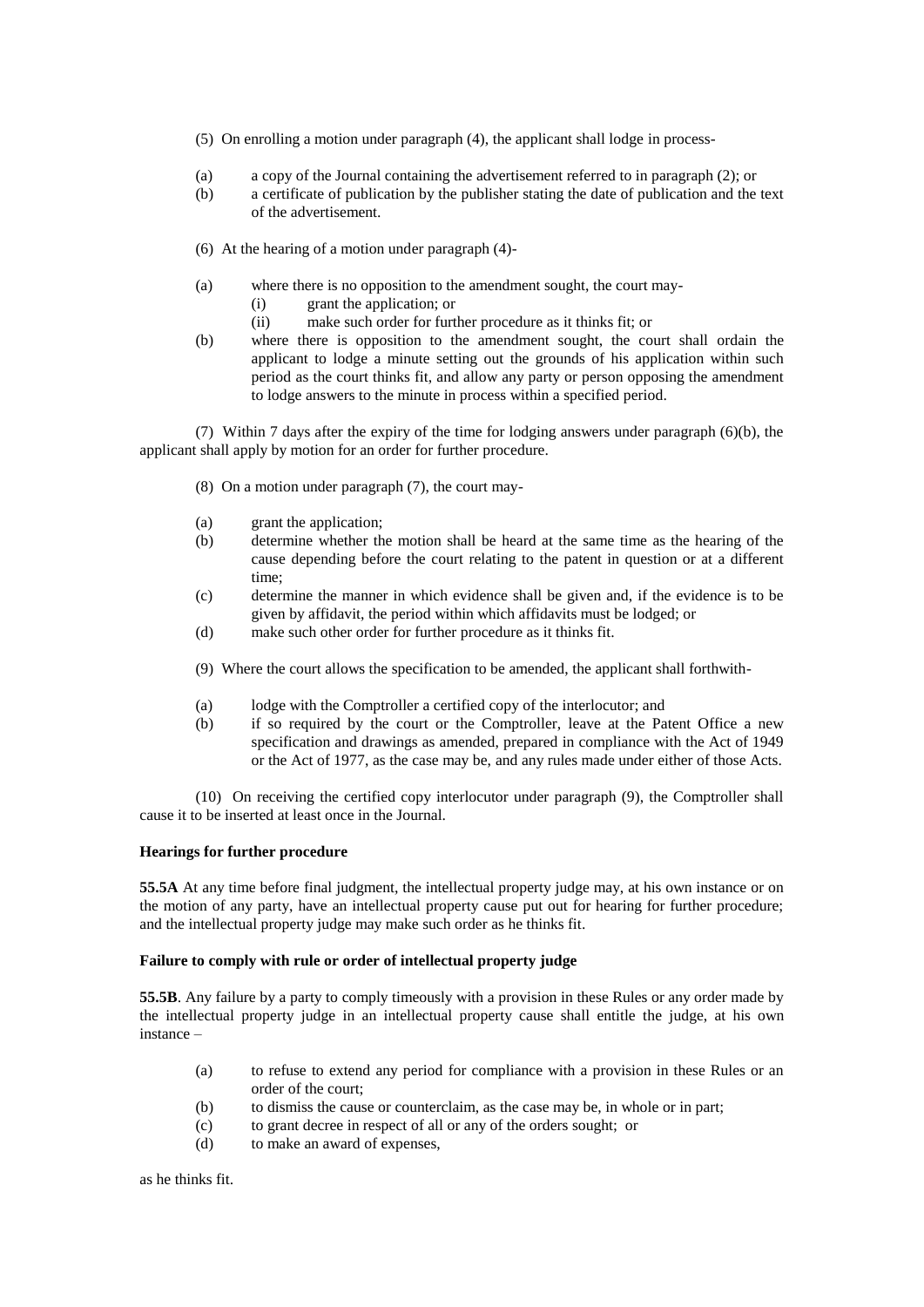### **Applications for revocation of patents**

**55.6.**-(1) Subject to paragraph (2), an application under section 72 of the Act of  $1977^a$  (revocation of a patent) shall be made by petition.

(2) Where a cause is depending before the court between the same parties in relation to the patent in question, such an application may be made by counterclaim in that cause in accordance with rule 55.2D (pleadings in intellectual property causes).

### **Proceedings for infringement**

**55.7**.-(1) In any cause in which it is alleged that a patent has been infringed, the person alleging infringement must aver in the petition or summons, as the case may be, particulars of the infringement relied on, showing which of the claims in the specification of the patent are alleged to have been infringed and giving at least one instance of each type of infringement alleged.

- (2) Where, as a defence to such an allegation, it is averred that-
- (a) at the time of the infringement there was in force a contract or licence relating to the patent made by or with the consent of the person alleging the infringement, and
- (b) containing a condition or term void by virtue of section 44 of the Act of 1977,

the person stating that defence must aver particulars of the date of, and the parties to, each such contract or licence and particulars of each such condition or term.

### **Objections to validity of patent**

**55.8**.-(1) A person who-

1

- (a) brings an action under section  $32$  of the Act of  $1949<sup>b</sup>$  or presents a petition under section 72 of the Act of 1977 for revocation of a patent, or
- (b) being a party to an action relating to a patent-
	- (i) challenges the validity of the patent, or
		- (ii) applies by counterclaim in the action for revocation of the patent,

shall aver the grounds on which the validity of the patent is challenged.

(2) Where the grounds in respect of which averments are required under paragraph (1) include-

- (a) want of novelty, or
- (b) want of any inventive step, the averments shall include the matters mentioned in paragraph (3)
- (3) The matters referred to in paragraph (2) are-
	- (a) the manner, time and place of every prior publication or use relied on; and
	- (b) where prior use is alleged-
		- (i) specification of the name of every person alleged to have made such use;
		- (ii) an averment as to whether such use is alleged to have continued until the priority date of the claim in question or of the invention, as the case may be, and, if not, the earliest and latest date on which such use is alleged to have taken place;

<sup>(</sup>a) Section 72 was amended by the Copyright Act of 1988 (c.48), Schedule 5, paragraph 8 and Schedule 8

<sup>(</sup>b) Section 32 of the Act of 1949 was amended by the Act of 1977 (c.37), section 127 and Schedule 1, paragraph 6 and Schedule 6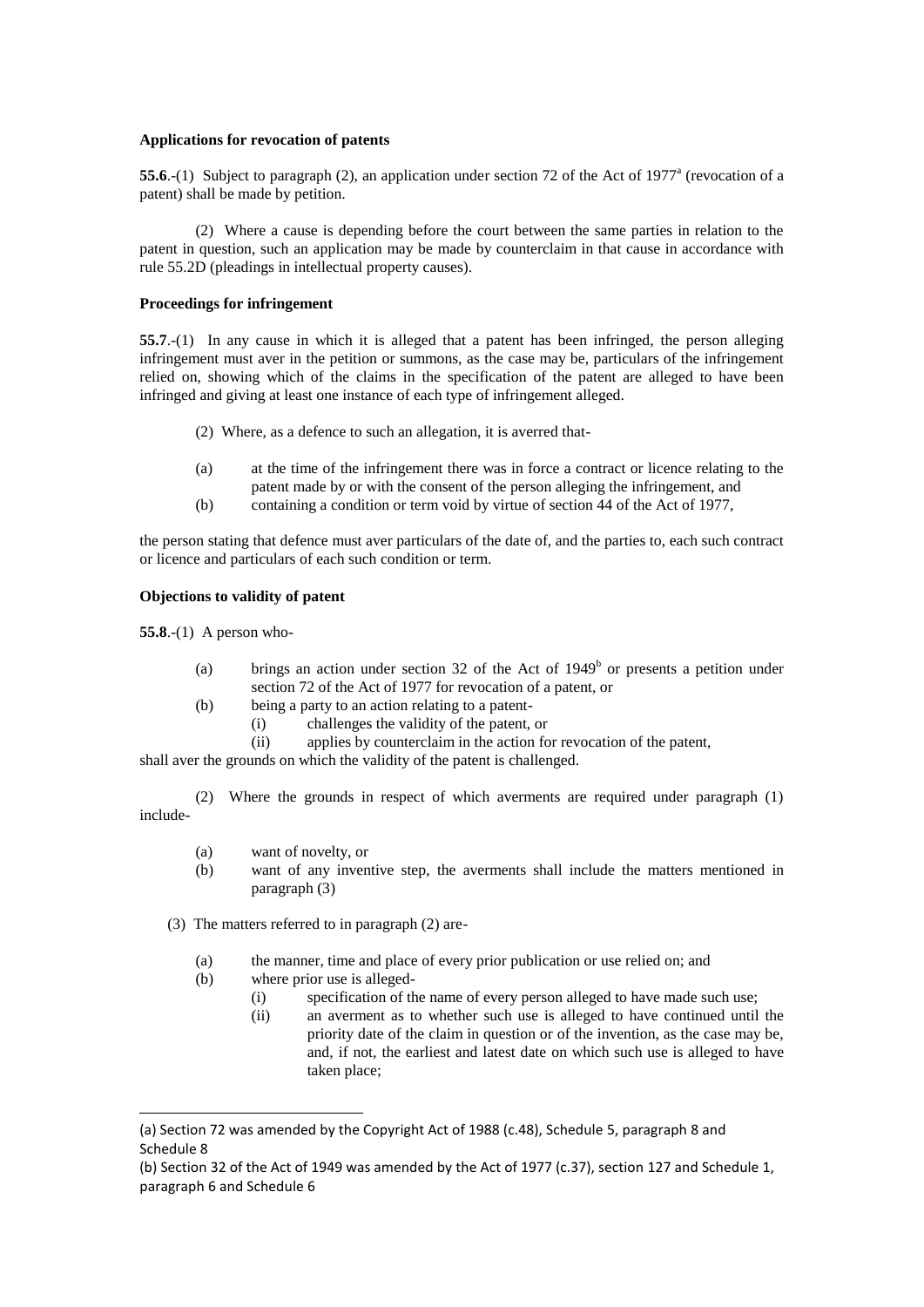- (iii) a description accompanied, if necessary, by drawings sufficient to identify such use; and
- (iv) if such use relates to machinery or apparatus, an averment as to whether the machinery or apparatus is in existence and where it can be inspected.
- (4) Where, in the case of an existing patent-
- (a) one of the grounds on which the validity of the patent is challenged is that the invention, so far as claimed in any claim of the complete specification, is not useful, and
- (b) it is intended, in connection with that ground, to rely on the fact that an example of the invention which is the subject of any such claim cannot be made to work, either at all or as described in the specification,

the averments shall specify that fact and identify each such claim and shall include particulars of each such example, specifying the respects in which it is alleged that it does not work or does not work as described.

# **Determination of question or application where Comptroller declines to deal with it**

- **55.9**. Where the Comptroller-
	- (a) declines to deal with a question under the following sections of the Act of 1977:- (i) section 8 (entitlement to patents etc.),
		- (ii) section 12 (entitlement to foreign and convention patents),
		- $(iii)$  section 37 $^{\circ}$  (right to patent after grant), or
		- (iv) section 61(3) (infringement of patent),
	- (b) declines to deal with an application under section 40 of that Act (compensation of employees for certain inventions), or
	- (c) issues a certificate under section 72(7) of that Act (revocation of patent should be determined by the court),

any person entitled to do so may, within 28 days after the decision of the Comptroller, apply by petition to have the question or application, as the case may be, determined by the court.

#### **Applications by employees for compensation under section 40 of the Act of 1977**

**55.10**.-(1) An application under section 40(1) or (2) of the Act of 1977 (compensation of employees for certain inventions) shall be made by summons commenced within the period which begins when the relevant patent is granted and which expires one year after it has ceased to have effect.

(2) Where a patent has ceased to have effect by reason of a failure to pay any renewal fee within the period prescribed for the payment of that fee and an application is made to the Comptroller under section 28 of the Act of  $1977<sup>b</sup>$  (restoration of lapsed patent), the period within which the application by summons is to be made shall-

- (a) if restoration is ordered, continue as if the patent has remained continuously in effect; or
- (b) if restoration is refused, be treated as if expiring one year after the patent ceased to have effect or 6 months after the refusal, whichever is the later.

### **Proceedings for determination of certain disputes**

1

**55.11**. A reference or application under any of the following provisions shall be made by petition:

<sup>(</sup>a) Section 37 of the Act of 1977 was amended by the Copyright Act of 1988 (c.48), Schedule 5, paragraph 9

<sup>(</sup>b) Section 28 of the Act of 1977 was amended by the Copyright Act of 1988 (c.48), Schedule 5, paragraph 6 and Schedule 8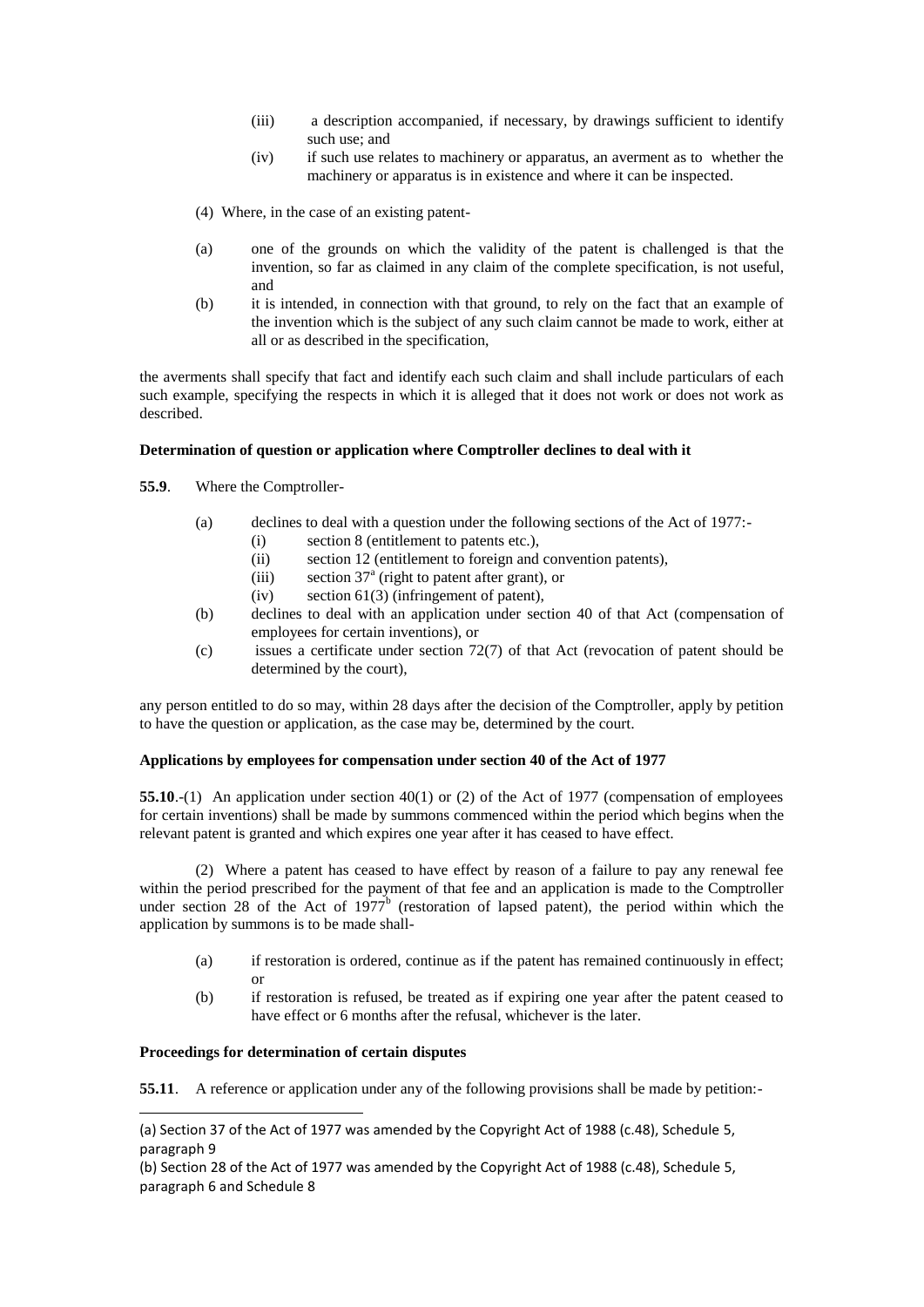- (a) a reference under-
	- (i) section 48 of the Act of 1949 or section  $58<sup>a</sup>$  of the Act of 1977 (which provide for disputes as to Crown use);
	- (ii) paragraph 3 of Schedule 1 to the Registered Designs Act  $1949<sup>b</sup>$  (disputes as to Crown use);
	- (iii) section 4 of the Defence Contracts Act  $1958^{\circ}$  (payments for use and determination of disputes);
	- (iv) section 251(1) (design right matters), or section 252(1) (disputes as to Crown use), of the Act of  $1988^d$ ; and
- (b) an application under section 45(3) of the Act of 1977 (variation of certain contracts).

### **Applications for rectification of Register of Designs or Patents**

**55.12**.- (1) Subject to paragraph (2), an application under section 20(1) of the Registered Designs Act 1949 (rectification of Register of Designs) or section 34(1) of the Act of 1977 (rectification of Register of Patents) shall be made by petition.

(2) Where a cause for infringement of a patent is depending before the court, an application mentioned in paragraph (1) may be made by counterclaim in that cause in accordance with rule 55.2D (pleadings in intellectual property causes).

(3) In an application under section 34(1) of the Act of 1977, the applicant shall intimate the application to the Comptroller, who may lodge answers in process and be heard on the application.

### **Counterclaim for rectification of Register of Designs**

**55.13**.- (1) Where, in any cause, an infringement of a registered design is alleged, the party against whom the allegation is made may-

- (a) put in issue the validity of the registration of that design;
- (b) counterclaim for an order that the Register of Designs be rectified by cancelling or varying the registration; or
- (c) put in issue such validity and make such a counterclaim.

(2) A party to any such cause who counterclaims for an order that the Register of Designs be rectified shall intimate to the Comptroller a copy of the counterclaim; and the Comptroller may, or (if ordered to do so by the court) shall, lodge answers in process and be heard in any such cause.

(3) Such a counterclaim shall be made in accordance with rule 55.2D (pleadings in intellectual property causes).

## **Appeals and references from Comptroller**

**55.14**.- (1) Subject to the following paragraphs of this rule, an appeal under the Act of 1949, the Act of 1977 or the Copyright Act of 1988 from a decision of, or a reference under the Copyright Act of 1988 from, the Comptroller shall be heard in the Outer House by the intellectual property judge.

(2) In the application of Part III of Chapter 41 (appeals in Form  $41.25^{\circ}$ ) by virtue of rule 41.51<sup>f</sup> (appeals to Lord Ordinary) to an appeal or a reference under paragraph (1) of this rule-

-

<sup>(</sup>a) Section 58 was amended by the Copyright Act of 1988, Schedule 5, paragraph 16

<sup>(</sup>b) 1949 c.88; paragraph 3 of Schedule 1 was amended by the Copyright Act of 1988 (c.48),

Schedule 3, paragraph 37(3) and Schedule 8. The text of the Registered Designs Act 1949 as amended is set out in Schedule 4 to the Copyright Act of 1988.

<sup>(</sup>c) 1958 c.38

<sup>(</sup>d) 1988 c.48.

<sup>(</sup>e) In respect of appeals lodged before 27th September 2011, "41.25" should be read as "41.19".

<sup>(</sup>f) In respect of appeals lodged before  $27<sup>th</sup>$  September 2011, "41.51" should be read as "41.43".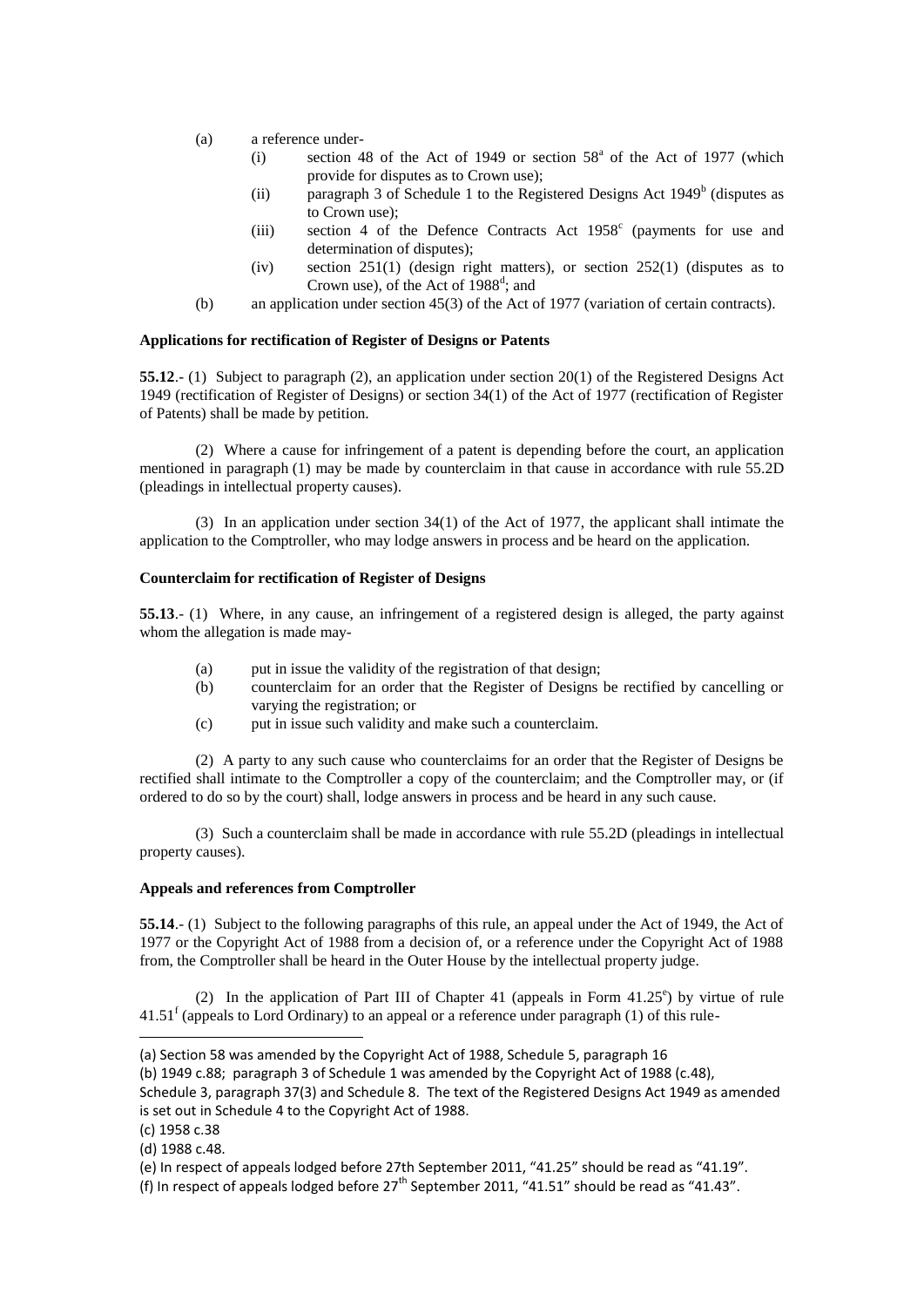- (a) for references to the Inner House there shall be substituted references to the intellectual property judge; and
- (b) the following paragraphs of this rule shall apply.

(3) Subject to paragraph (4), an appeal or a reference shall be lodged in the General Department-

- (a) in the case of a decision on a matter of procedure, within 14 days after the date of the decision appealed against; and
- (b) in any other case, within 6 weeks after the date of the decision appealed against or the decision referring the proceedings to the court, as the case may be.

(4) Except with the leave of the court, no appeal or reference under this rule shall be entertained unless it has been lodged within the period specified in paragraph (3) or within such further period as the Comptroller may allow on an application made to him before the expiry of that period.

(5) Any determination by the Comptroller that a decision is on a matter of procedure shall be treated as being itself a decision on a matter of procedure.

(6) In the application of paragraph (1) of rule  $41.27<sup>a</sup>$  (orders for service and answers), the order under that paragraph shall include a requirement to-

- (a) intimate the appeal to the Comptroller; and
- (b) serve the appeal on every other party to the proceedings before the Comptroller.

(7) On receiving intimation of the appeal, the Comptroller shall forthwith transmit to the Deputy Principal Clerk all the papers relating to the matter which is the subject of the appeal.

(8) A respondent who, not having appealed from the decision of the Comptroller, wishes to contend at the hearing of the appeal that the decision or the grounds of the decision should be varied shall-

- (a) specify the grounds of that contention in his answers; and
- (b) intimate those answers to the Comptroller and to every other party to the proceedings before the Comptroller.

(9) Intimation of the date of the hearing of the appeal shall be made to the Comptroller by the appellant not less than 7 days before that date, unless the court otherwise directs.

(10) An appeal under this rule shall be a re-hearing and the evidence led on appeal shall be the same as that led before the Comptroller; and, except with the leave of the court, no further evidence shall be led.

## **Intimation to Comptroller of reclaiming motion**

-

**55.15**. The marking of a reclaiming motion from a decision of the intellectual property judge on an appeal from a decision of the Comptroller shall be intimated by the reclaimer to the Comptroller as well as to the other parties to the appeal.

### **Communication of information to European Patent Office**

**55.16**.- (1) The court may authorise the communication to the European Patent Office or the competent authority of any country which is a party to the European Patent Convention<sup>b</sup> of any such information in the records of the court as the court thinks fit.

<sup>(</sup>a) In respect of appeals lodged before 27th September 2011, "41.27" should be read as "41.21". (b) Cmnd. 8510 (1982)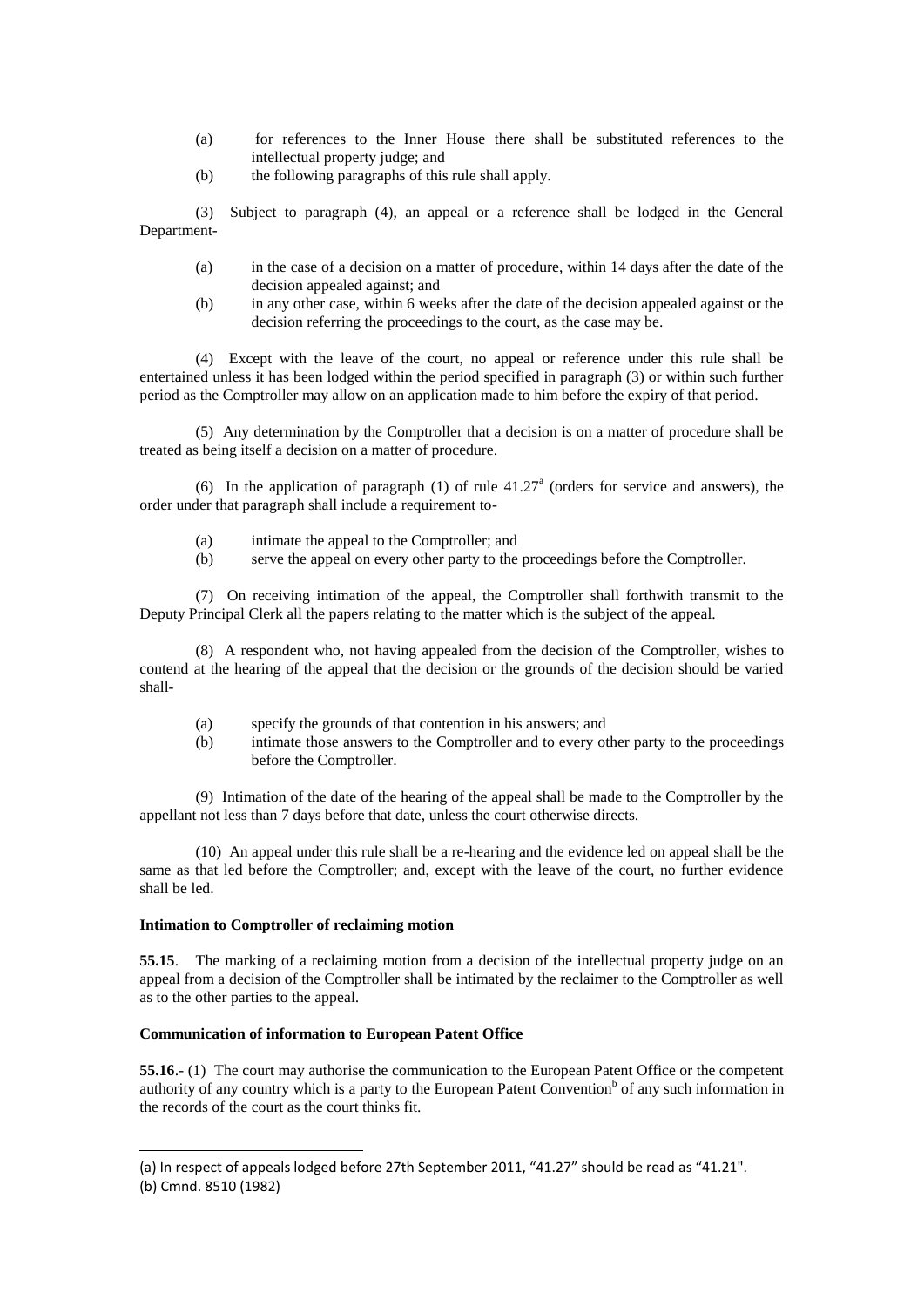(2) An application for such information shall be made by letter addressed to the Deputy Principal Clerk.

(3) Before complying with an application for the disclosure of information under paragraph (1), any person appearing to be affected by the application shall be given the opportunity of making representations to the intellectual property judge in chambers on the question whether the information should be disclosed; and the decision of the intellectual property judge shall be final and not subject to review.

(4) In this rule, "the European Patent Convention" has the meaning assigned in section 130(1) and  $(6)$  of the Act of 1977<sup>a</sup>.

### **Intimation and service of certain statutory applications for orders for disposal of infringing matter**

**55.17**. An application under section 114, 204 or 231 of the Copyright Act of 1988 (which provide for orders for disposal in respect of infringement of copyright, rights in performances and design rights), section 19 of the Trade Marks Act 1994<sup>b</sup> (order as to disposal of infringing goods, material or articles) or regulation 5 of the Olympics Association Right (Infringement Proceedings) Regulations 1995 (order as to disposal of infringing goods, material or articles etc.), shall be made-

- (a) in a cause depending before the court, by motion; or
- (b) where there is no depending cause, by petition; and

the application shall intimate the motion to, or serve the petition on, as the case may be, all persons, so far as known to the applicant or reasonably ascertainable, having an interest in the copy, article, recording or other thing which is the subject of the application, including any person in whose favour an order could be made in respect of the copy, article, recording or other thing under any of the said sections of the Copyright Act of 1988, section 19 of the said Act of 1994 or regulation 5 of the said Regulations.

#### **Applications for leave to proceed**

**55.18**.- (1) Where leave of the court is required under the Copyright Act of 1988 before an action may proceed, the pursuer shall apply by motion for leave to proceed before the summons is signetted.

(2) A motion under paragraph (1) shall be heard in chambers.

(3) Where such leave is granted, a copy of the interlocutor allowing leave shall be attached to the copy of the summons served on the defender.

## **Appeals and references under the Trade Marks Act 1994**

**55.19**.-(1) Subject to the following paragraphs of this rule, an appeal or reference under section 76 of the Trade Marks Act 1994 (appeal from registrar or reference from appointed person) shall be heard in the Outer House by the intellectual property judge.

(2) In the application of Part III of Chapter 41 (appeals in Form  $41.25^{\circ}$ ) by virtue of rule 41.51<sup>d</sup> (appeals to Lord Ordinary) to an appeal or reference under paragraph (1) of this rule-

- (a) for references to the Inner House there shall be substituted references to the intellectual property judge; and
- (b) the following paragraphs of this rule shall apply.

1

<sup>(</sup>a) 1977 c.37.

<sup>(</sup>b) 1994 c.26.

<sup>(</sup>c) In respect of appeals lodged before 27th September 2011, "41.25" should be read as "41.19".

<sup>(</sup>d) In respect of appeals lodged before 27th September 2011, "41.51" should be read as "41.43".